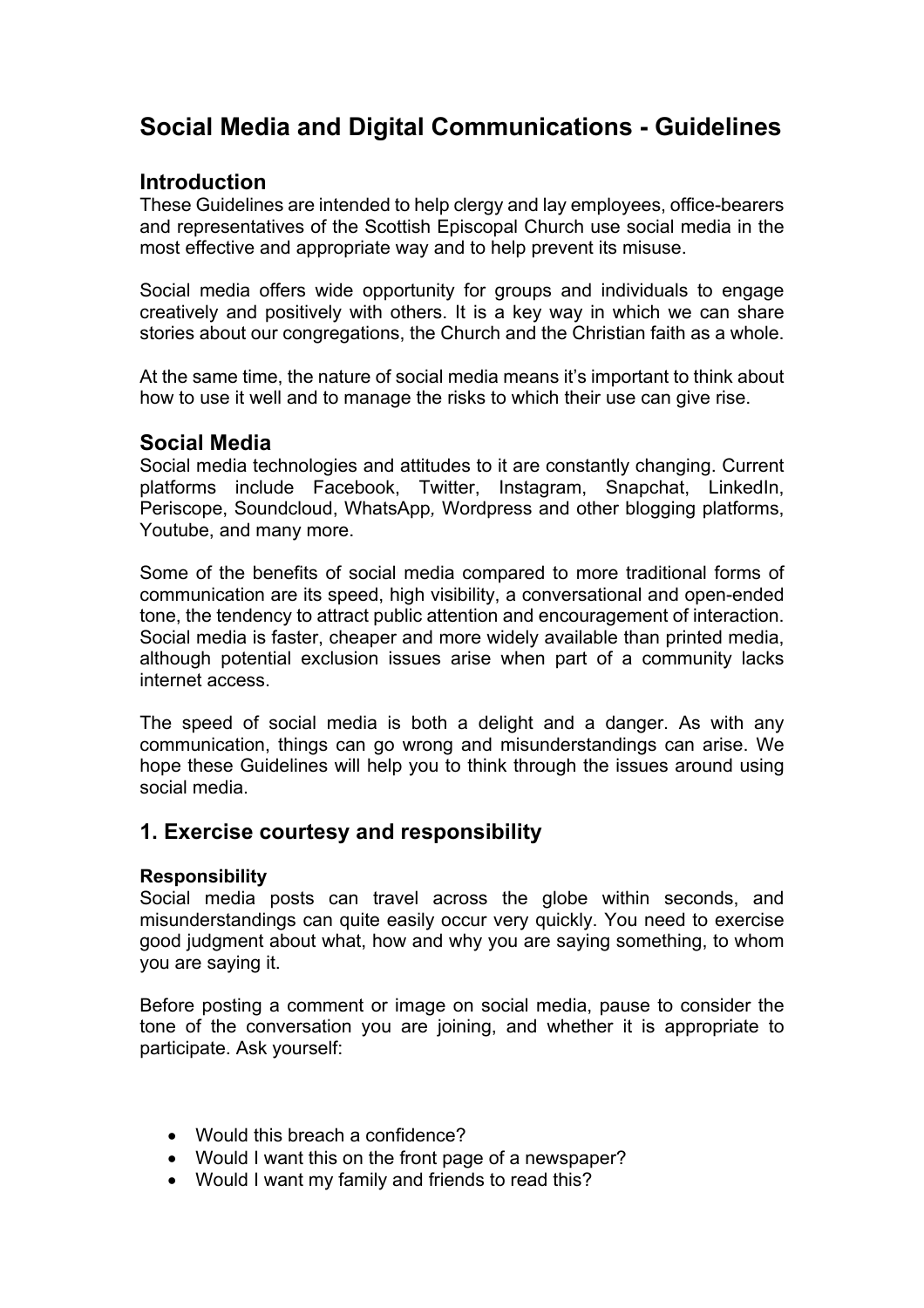- If it concerns a disagreement, have I tried to resolve it privately first?
- Would I (in the case of clergy and lay readers/leaders in Church) say this from the pulpit or in general to members of my congregation either individually or collectively?
- Is what I'm writing reflective of a Christ-like compassion, even if challenge is present?

#### **Courtesy**

Social Media works well for offering praise, encouragement or support, and it's a great way to convey simple, positive messages.

It is important to read as well as comment when using social media. Exercise courtesy and kindness when responding or posting a comment, especially if it concerns an individual. If this is not possible then consider the wisdom of posting a comment or response.

Constructive criticism and challenging certain views can be good but it should be done in a way that does not give rise to insult, offence or hurt towards another person.

If you are in any way unsure about an image or film content that you wish to share please seek the author's permission. Under no circumstances can a 'Googled image' be used to relay a response or highlight a cause without granted permission. If permission has been granted be sure to credit the source. If you are in any doubt – don't.

#### **2. You are the face of the Church**

As a clergy person, an office-bearer (volunteer or paid) or an employee of the Scottish Episcopal Church, you will be regarded as a representative of the Church. It is therefore important that the distinction is made between personal and professional comment/opinion on social media and that clear boundaries are in place to ensure such distinctions are both respected and upheld.

You are responsible for everything that you post on social media. You should make it clear when you are posting personal comment/opinion that it is your own personal comment/opinion and not the views of the Church.

However do bear in mind that not everyone will necessarily separate perceptions of the two so your views can potentially be read as those of 'the Church' albeit unofficially.

#### **3. Once you've posted something, it's posted**

You should regard all social media posts as public and permanent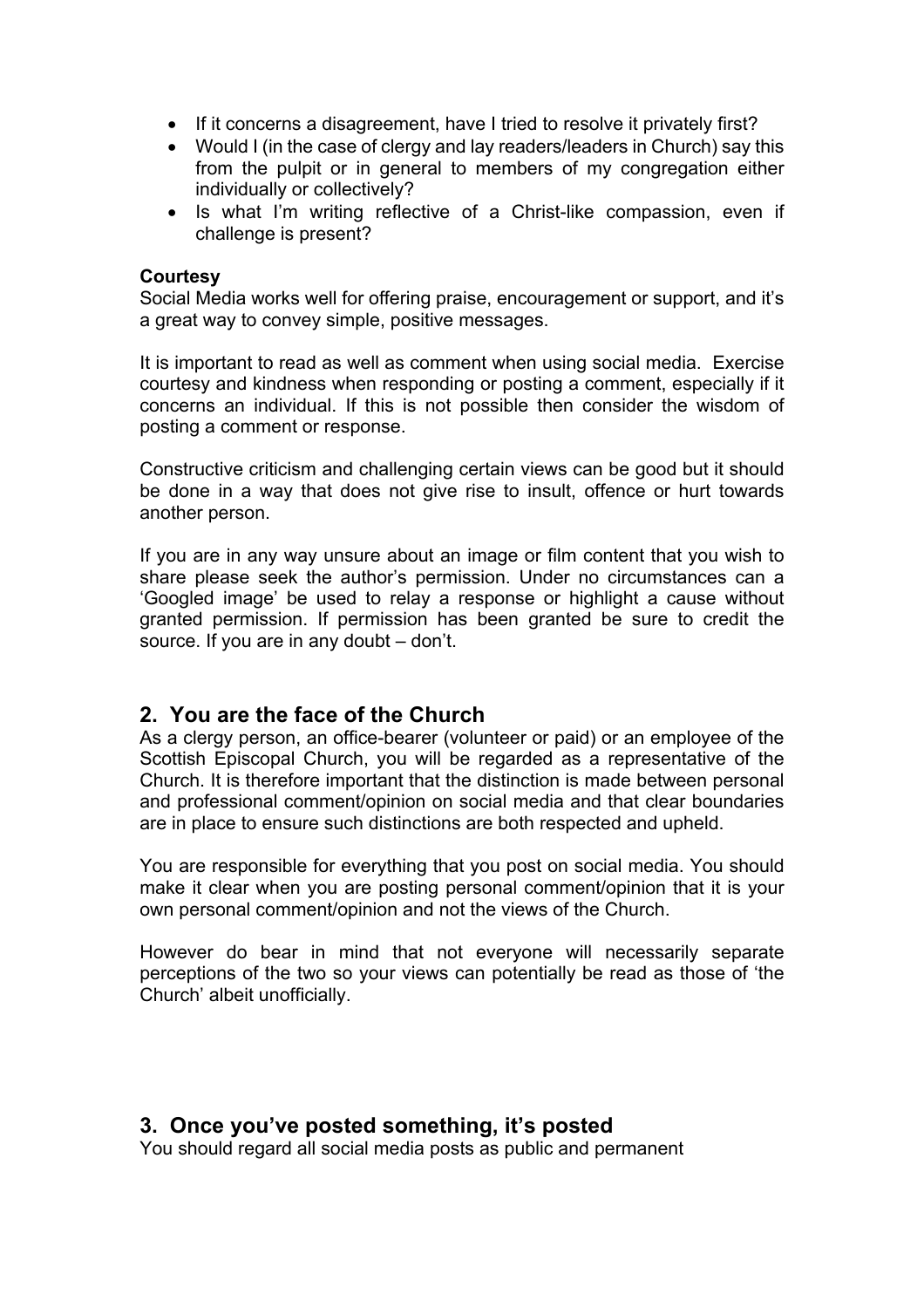Once something is posted online you can't delete it entirely. Even if you delete or retract a post yourself, others may have seen it, shared it and be talking about it.

Particularly in pastoral settings, but also elsewhere, confidential meetings and conversations take place within the Church. The Church's understanding of confidentiality and its importance are unaltered by social media. Ask yourself: "is this story mine to share and/or to share widely?" If you are at all uncertain don't.

# **4. Normal Rules apply**

You are responsible for ensuring that your posts are appropriate.

Legislation including defamation, copyright and data protection applies to digital and online communication as much as it does to print communication. If you are unsure about whether something could potentially be challenged in this way then seek advice before posting a comment/image.

Canonical provisions and guidelines concerning the conduct of clergy apply to digital and online communication as they do in any other setting. Similar considerations apply to employees and other representatives.

# **5. Tell people who you are**

Don't hide behind a pseudonym or alias. For personal accounts, if your username or profile on a social media platform does not include your real name, provide some brief details in the 'About' section. When you create a profile page for a congregation, identify the person who is responsible for the content posted within it and provide contact details.

That said, you should manage your privacy settings carefully, and not divulge personal information unless you are sure you can trust that this will not be misused.

# **6. Safeguarding**

The use of social media is open to different interpretations and perceptions of what is and is not appropriate behaviour. The transmission of words, sounds, image (video and still images) has the potential to be harmful in a safeguarding sense and it is therefore important that when communicating online with children, young people or vulnerable adults it is done so with care and sensitivity. Detailed guidelines have been produced by the Committee for Protection of Children and Vulnerable Adults and can be accessed on the Scottish Episcopal Church website http://www.scotland.anglican.org/wpcontent/uploads/Guidance-on-Social-Media.pdf